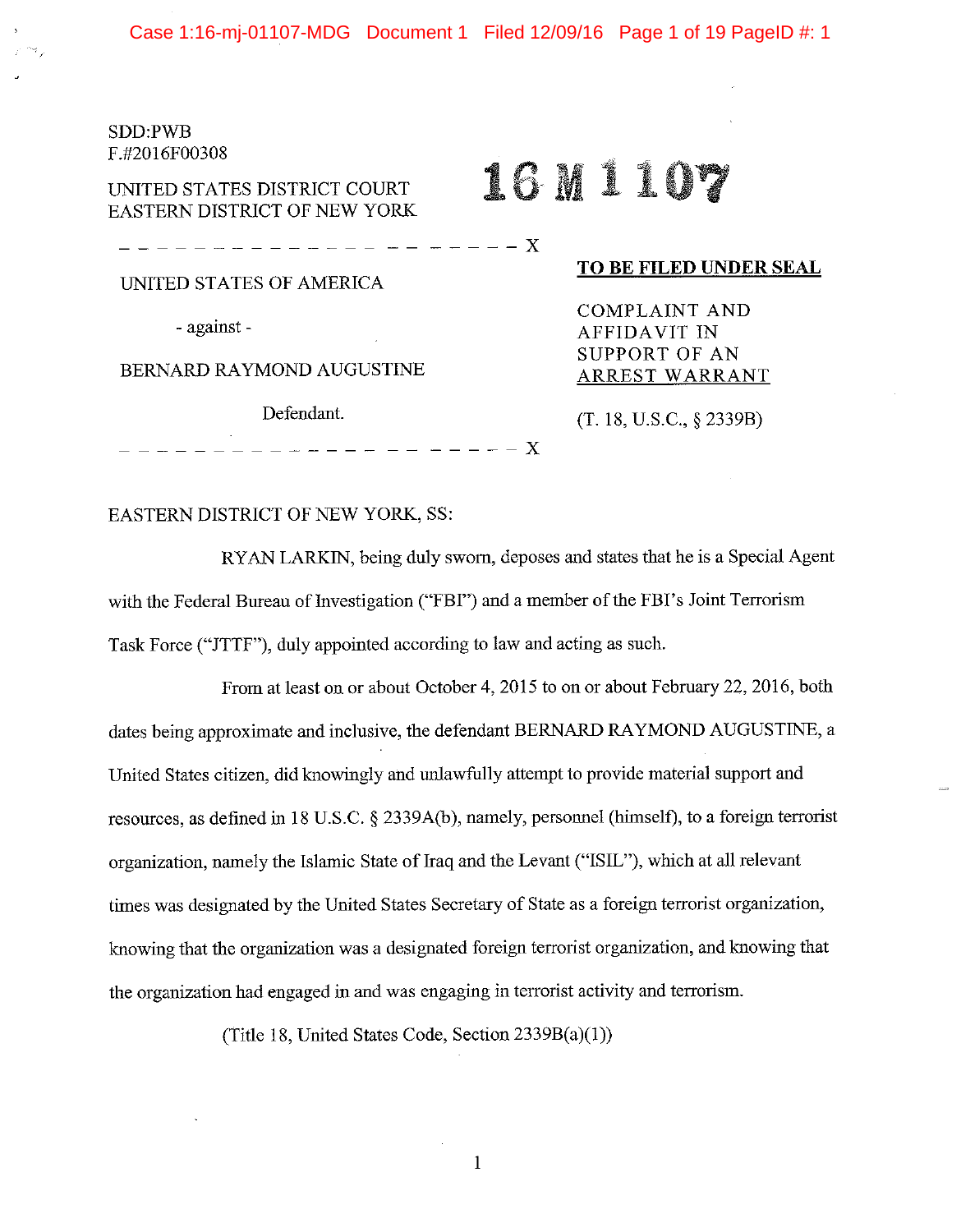The source of your deponent's information and the grounds for his belief are as follows:<sup>1</sup>

**1.** I am a Special Agent with the FBI, assigned to the JTTF. I have been assigned to the JTTF since May 2013. As a member of the JTTF, I have investigated numerous matters during the course of which I have conducted physical and electronic surveillance, interviewed witnesses, executed court-authorized search warrants and used other investigative techniques to secure relevant information. I am familiar with the facts and circumstances set forth below from my participation in the investigation; my review of the investigative file; and information provided to me by other agents and law enforcement officials; and information otherwise obtained by credible and reliable sources.

## **IL** PROBABLE CAUSE

A. ISIL

2. The Islamic State of Iraq and the Levant ("ISIL") is a foreign terrorist organization that, since 2013, has claimed credit for numerous terrorist activities, including seizing Mosul, a city in northern Iraq, and launching rocket attacks on eastern Lebanon in March 2014. These terrorist activities are part of ISIL's broader goal of forming an Islamic state or "caliphate" in Iraq, Syria, and beyond. On October 15, 2004, the United States Secretary of State designated al-Qaeda in Iraq, then known as Jam'at al Tawhid wa'al-Jihad, as a foreign terrorist organization ("FTO") under Section 219 of the Immigration and Nationality Act and as a Specially Designated Global Terrorist under section **1** (b) of Executive Order 13224. On May 15, 2014, the Secretary of State amended the designation of al-Qa'ida in Iraq ("AQI") as an FTO

<sup>1</sup> Because this affidavit is submitted for the limited purpose of establishing probable cause to arrest, I have not set forth each and every fact learned during the course of the investigation.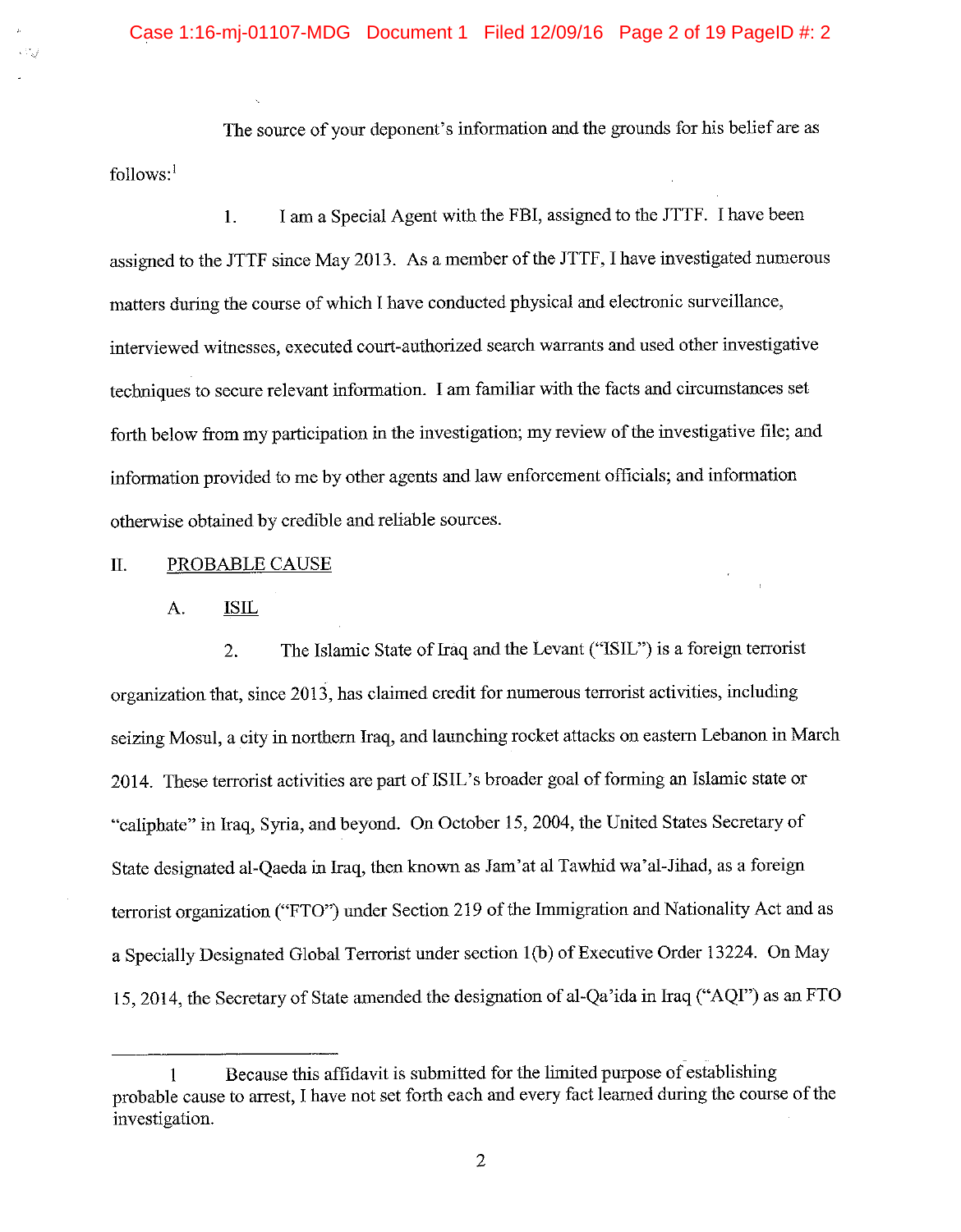under Section 219 of the Immigration and Nationality Act and as a Specially Designated Global Terrorist entity under section l(b) of Executive Order 13224 to add the alias Islamic State of Iraq and the Levant ("ISIL") as its primary name. The Secretary also added the following aliases to the ISIL listing: the Islamic State of Iraq and al-Sham ("ISIS"), the Islamic State of Iraq and Syria ("ISIS"), ad-Dawla al-Islamiyya fi al-'Iraq wa-sh-Sham, Daesh, Dawla al Islamiya, and Al-Furqan Establishment for Media Production. On September 21, 2015, the Secretary added the following aliases to the ISIL listing: Islamic State, ISIL, and ISIS. To date, ISIL remains a designated FTO.

B. ISIL in Libya

3. In or about 2011, a civil war erupted in Libya between government forces loyal to Libyan leader Muammar Gaddafi and rebel forces who ultimately overthrew the Gaddafi government.

4. After the civil war, conditions in Libya remained unstable. In or about February 2015, members of ISIL entered the port city of Derna, Libya, and subsequently attacked and took control of Sirte, Libya. In or about August 2015, residents of Sirte took up arms and attempted to expel ISIL from the city. The attempt failed, and, until recently, ISIL forces largely maintained control of Sirte.

5. ISIL has sought to, among other things, use Libya as a base of operations for its terrorist activities and to impose its strict version of Islamic Law on its residents. Moreover, I have learned from open source information and from my participation in other investigations that numerous foreign fighters seeking to join ISIL have recently traveled to Libya and settled specifically in Sirte. In particular, these foreign fighters have traveled to Libya in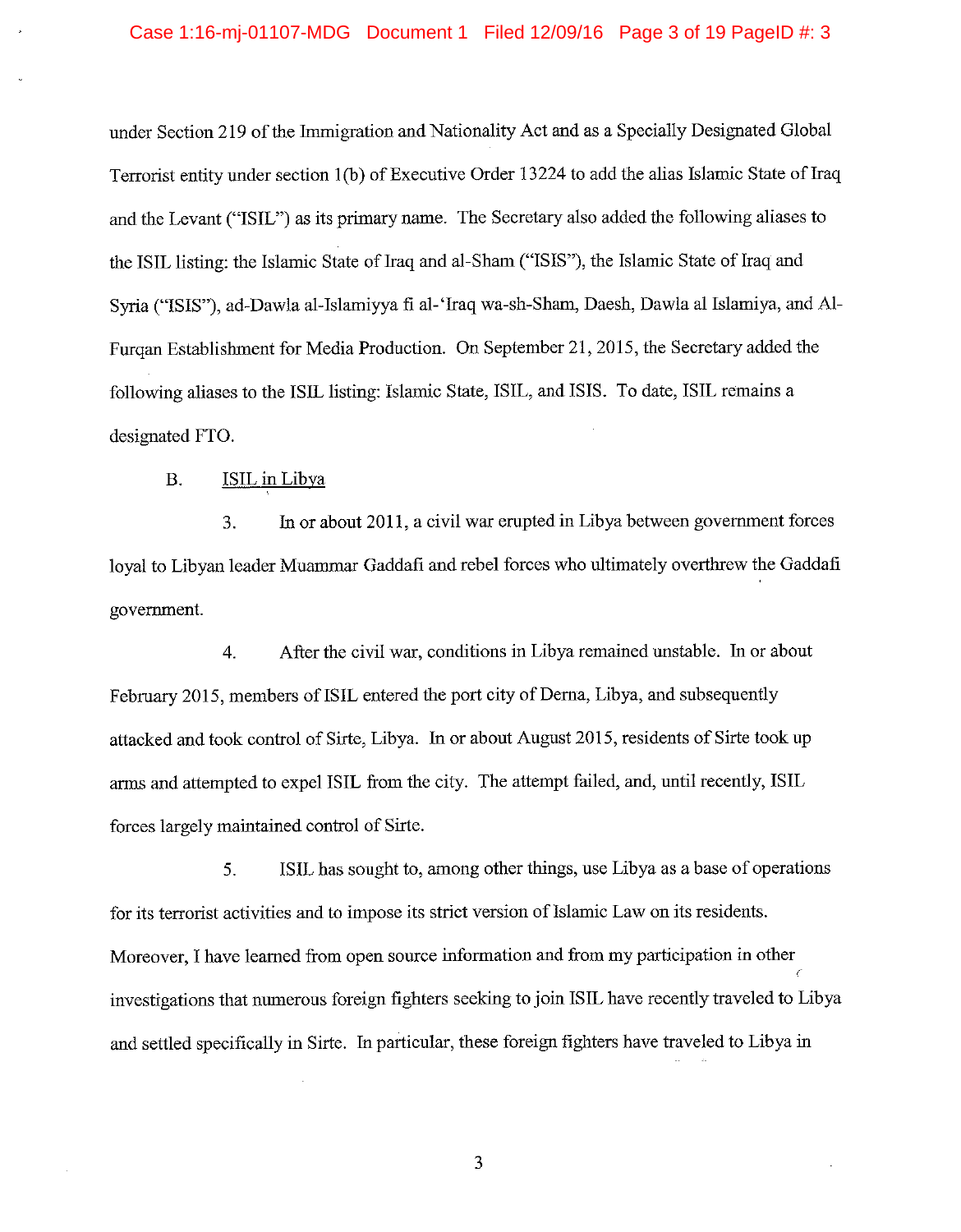#### Case 1:16-mj-01107-MDG Document 1 Filed 12/09/16 Page 4 of 19 PageID #: 4

order to join the "caliphate" proclaimed by ISIL, which exists primarily in Iraq and Syria, but which ISIL has sought to expand to places in Libya and throughout the Middle East and Africa.

6. In or about 2016, military forces aligned with the Libyan government engaged in numerous battles in an attempt to expel ISIL forces and their supporters from Sirte. Throughout the summer of 2016, Libyan forces and ISIL fighters suffered significant casualties. As of October 2016, public statements by Libyan government officials and open source reporting indicated that ISIL fighters had been largely defeated and expelled from Sirte.

7. In addition, based on my training and experience and my participation in other investigations involving ISIL, I know that it has become increasingly commonplace for foreign fighters who are attempting to join ISIL in Libya to enter that country through Tunisia. Further, based on my training and experience and my participation in other investigations involving ISIL, I understand that foreign fighters travel through Tunisia to Libya because it is increasingly difficult to travel directly to Libya and also so as to avoid detection by law enforcement.

#### C. Summary of Investigation

8. In or about February 2016, foreign government officials notified the U.S. Government that U.S. citizen BERNARD RAYMOND AUGUSTINE ("AUGUSTINE") was the subject of a criminal investigation in Tunisia.

9. U.S. law enforcement subsequently confirmed that AUGUSTINE is a 20 year-old citizen of the United States and a resident of California. AUGUSTINE has a U.S. passport that expired on or about March 13, 2016.

10. On multiple occasions since February 2016, including as recently as May 25, 2016, U.S. Government officials have observed AUGUSTINE in the custody of Tunisian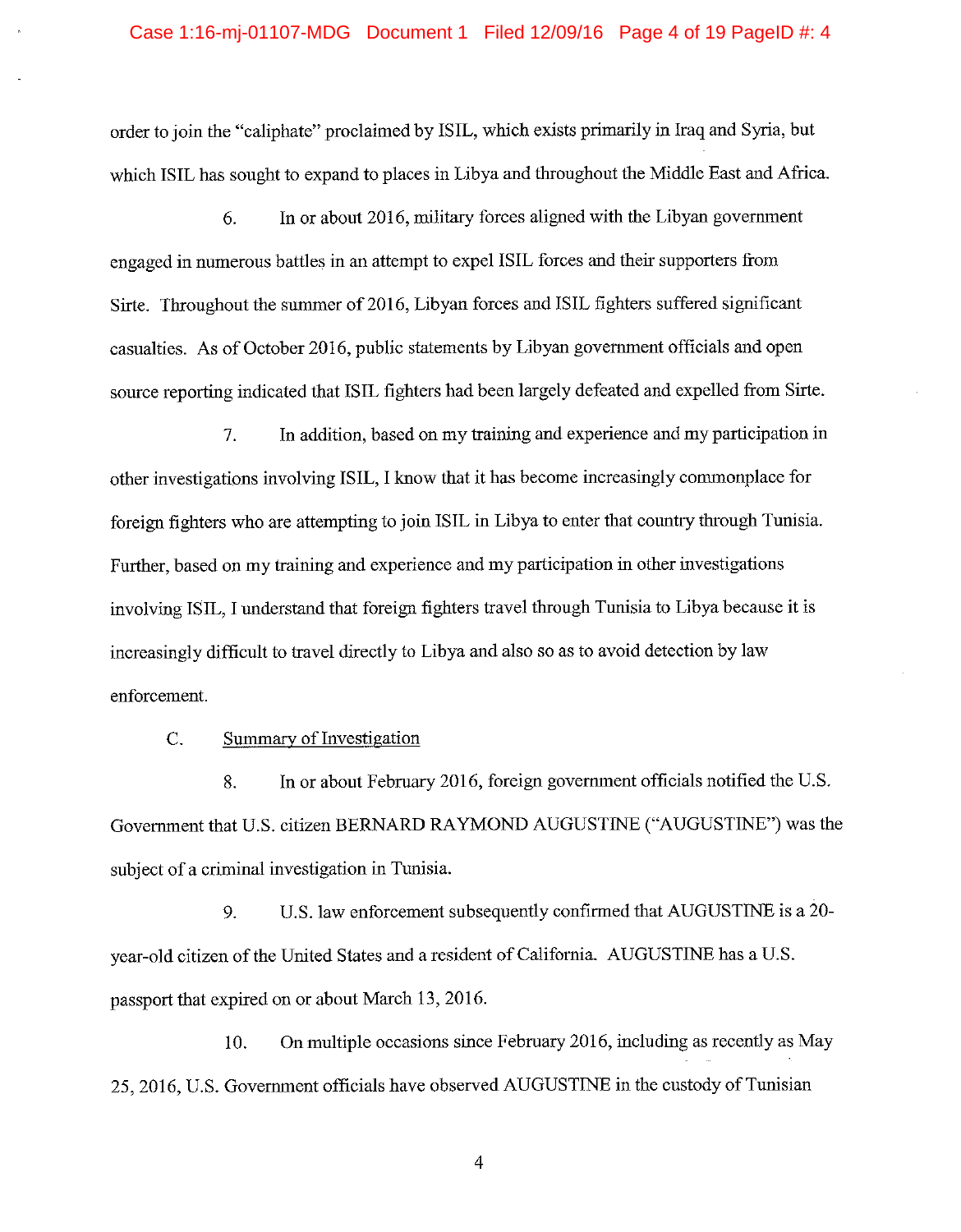authorities. In addition, AUGUSTINE was charged in a criminal case in Tunisia with at least two offenses under Provisions 1, 12, 13 and 33 of Tunisian law: (a) entering Tunisia with the intent to travel to Libya to join a terrorist organization, and (b) intent to join, participate in training, and provide support to a terrorist organization. In or about November 2016, AUGUSTINE was convicted of these charges and was sentenced to two years' imprisonment.

11. Records and information obtained during the course of the investigation revealed that on or about February 18, 2016, AUGUSTINE was a passenger on Turkish Airlines Flight No. 80, departing San Francisco, California, and arriving in Istanbul, Turkey.

12. Records obtained from Turkish Airlines revealed that on February 17,  $2016 - i.e.,$  the day before he traveled<sup>2</sup> - AUGUSTINE purchased a one-way ticket from San Francisco, California, to Tunis, Tunisia (via Istanbul, Turkey).<sup>3</sup> As noted above, based on my training and experience and my participation in other investigations involving ISIL, I know that Tunisia is a common location to which foreign fighters travel when they are seeking to join ISIL in Libya.

13. Prior to departing the United States, AUGUSTINE was interviewed by a United States Customs and Border Protection ("CBP") officer at the San Francisco International Airport. That CBP officer stated that, among other things, AUGUSTINE told her that he was planning to travel to Tunisia for vacation.

<sup>2</sup> Based on my training and experience and my participation in other investigations involving ISIL, I know that individuals who travel or attempt to travel from the United States to join FTOs often purchase their tickets on or shortly before their date of travel in an attempt to avoid law enforcement detection.

<sup>3</sup> Records obtained from Turkish Airlines indicate that, when AUGUSTINE arrived at the San Francisco airport on February 18, 2016, Turkish Airlines required him to purchase a return ticket to the United States. The records indicate that AUGUSTINE purchased the cheapest available return ticket to San Francisco, which had a return date of March 3, 2016.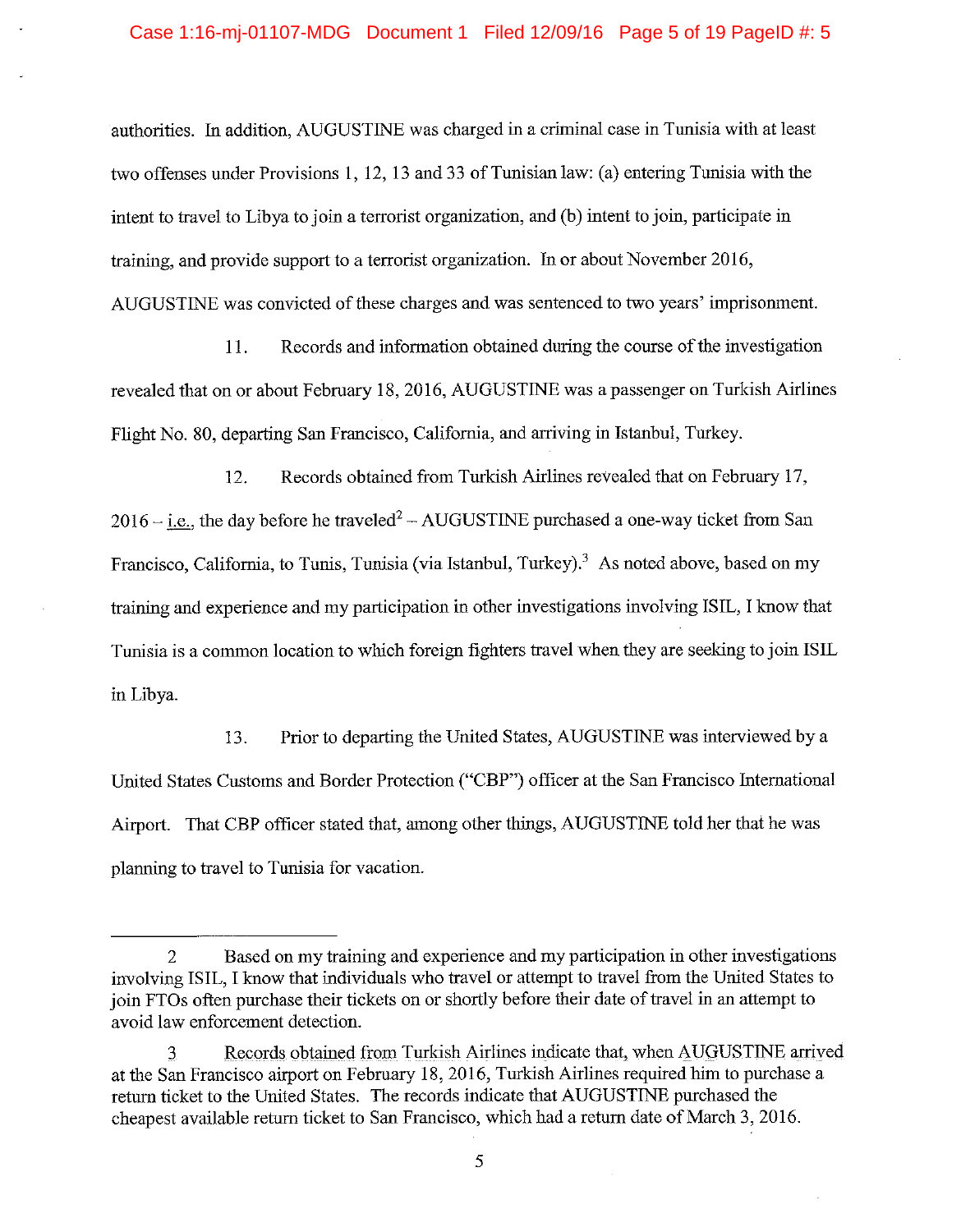14. Records from Turkish Airlines further revealed that AUGUSTINE purchased his plane ticket to Tunis, Tunisia, using the travel reservations website www.cheapoair.com. Information obtained from the company that operates www.cheapoair.com indicates that AUGUSTINE purchased his plane ticket online and that, in connection with the purchase of the ticket, AUGUSTINE provided the email address, "bernardaugustine6991" at  $(Q)$ a particular email service provider ("Provider A"), as his contact email address. Records and information obtained from the company that operates www.cheapoair.com further revealed that AUGUSTINE's ticket was purchased from a computer assigned the IP address: 108.243.73.77. Based on open source information obtained from the Internet, IP address 108.243.73.77 is assigned to the Internet Service Provider ("ISP") AT&T U-Verse.

15. Records obtained from AT&T revealed that, on February 17, 2016, the IP address 108.243.73.77 was associated with an account in the name of Individual  $1<sup>4</sup>$  at a residence in Keyes, California. Based on a review of various law enforcement and public databases, I was able to determine that Individual 1 is one of AUGUSTINE's family members, and that, prior to AUGUSTINE's travel to Tunisia, both Individual 1 and AUGUSTINE lived at the address listed on the records obtained from AT&T. In addition, I was able to determine that the cell phone number associated with the AT&T account is Individual 1's cell phone number.

16. On or about February 25, 2016, members of law enforcement interviewed Individual 1 at the home in which he/she resides. During this interview and in multiple followup telephonic interviews, Individual 1 provided the following statements, in sum and in substance, to law enforcement:

<sup>4</sup> In order to protect his/her privacy, Individual 1 is referred to herein only by a pseudonym.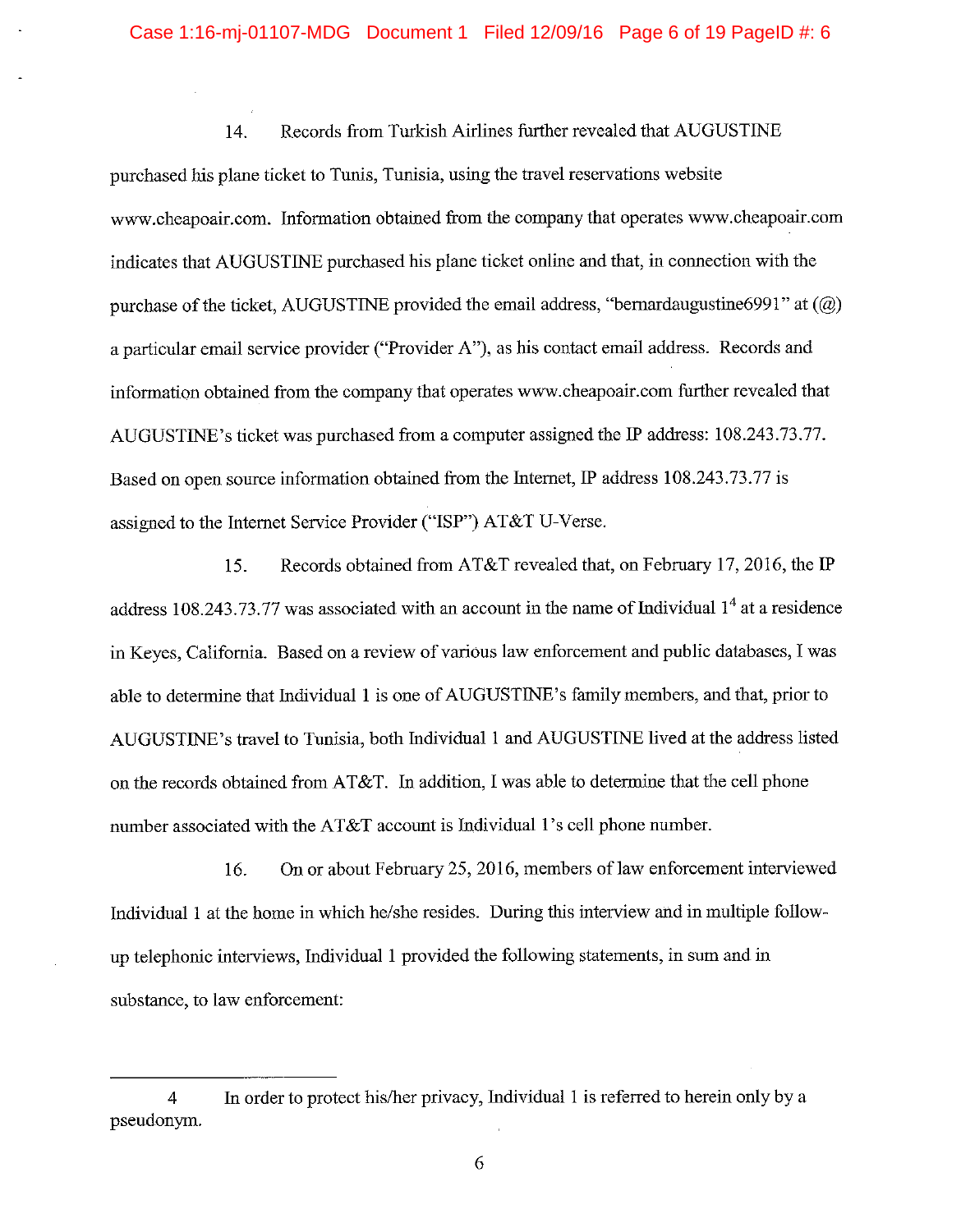a. Individual I stated that, prior to his departure, AUGUSTINE lived at home with Individual 1 and other family members.

b. Individual 1 did not know that AUGUSTINE purchased a ticket to travel to Tunisia or that AUGUSTINE had any interest in traveling to Tunisia. Further, Individual 1 claimed to be unaware of anyone else who knew that AUGUSTINE was planning to travel to Tunisia.

c. Individual 1 stated that there was no legitimate reason for AUGUSTINE to travel to Tunisia - they had no family members in Tunisia and, as far as he/she was aware, AUGUSTINE did not have any work or educational opportunities in Tunisia. Further, Individual 1 was not aware that AUGUSTINE had any friends or acquaintances in Tunisia.

d. Individual 1 stated that, when AUGUSTINE was home, he was constantly on the Internet. Individual 1 further confirmed observing AUGUSTINE using his laptop computer in the days prior to his travel to Tunisia.

e. Individual 1 stated that in the days leading up to AUGUSTINE's departure to Tunisia, Individual 1 and AUGUSTINE communicated about ISIL on more than one occasion. For example, on February 13, 2016 (i.e., less than one week before AUGUSTINE departed for Tunisia), AUGUSTINE sent Individual 1 a text message that contained a link to a YouTube website that played what AUGUSTINE described in his text as a song "from the Islamic state." Individual 1 allowed law enforcement officials to view his/her phone, which contained the text message (and YouTube link) in question. I have reviewed both the text message and the Y ouTube link. In his text message, and in reference to the ISIL song, AUGUSTINE stated: "would an evil people make something like this." AUGUSTINE further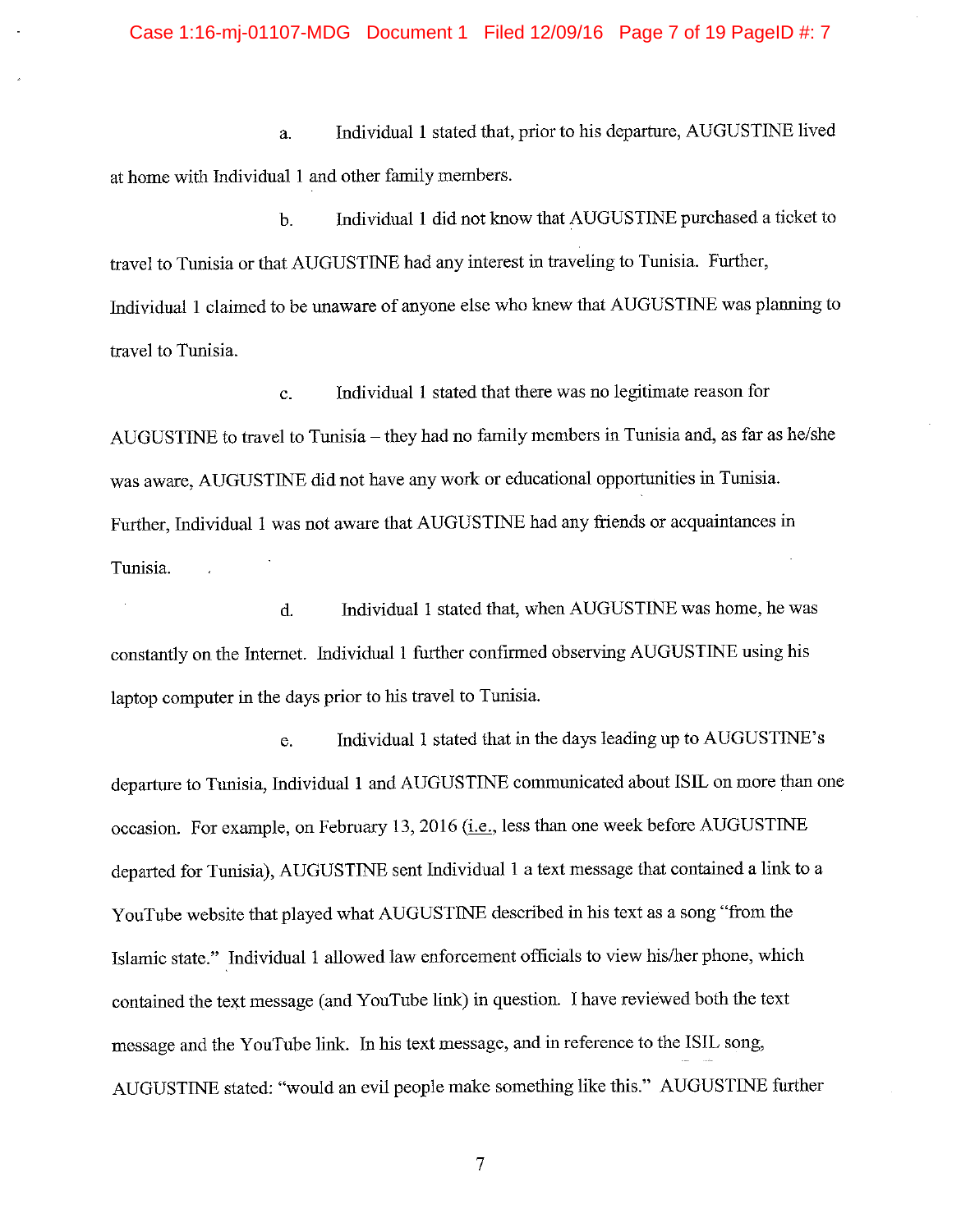stated: "When I come home later I'll show you a video they made for eid<sup>5</sup> celebrations in raqqah, syria<sup>6</sup>. I swear you will see that it's not bad or evil or any of the lies people are saying about it." I have reviewed a translation of the song accessed via the link in AUGUSTINE's text message, and, in sum and substance and based on my training and experience, the song extols the virtues of living in the Islamic State.<sup>7</sup>

f. Individual 1 recalled that later on the same day that AUGUSTINE sent the February 13, 2016 text message that was expressing support for ISIL, AUGUSTINE attempted to show him/her another video.<sup>8</sup> Individual 1 recalled that the video showed, among other things, an image of a child holding a machine gun. Upon seeing this image, Individual 1 asked AUGUSTINE to turn off the video and AUGUSTINE complied.<sup>9</sup>

g. Individual 1 stated that a few days prior to the February 25, 2016 interview with law enforcement officials, AUGUSTINE contacted his family via a social media platform and stated that he was "in north africa bodering the mediterrainarian." Individual 1 further stated that, after this contact, AUGUSTINE blocked his family members from his account on that social media platform.

<sup>5</sup> Based on my training and experience, I believe this is a reference to "Eid al-Adha," also known as the Festival of the Sacrifice, which is one of the two major religious holidays celebrated worldwide by Muslims each year.

<sup>6</sup> Based on my training and experience, I believe this is a reference to "Al-Raqqa," which is a city in Northern Syria where ISIL has made its headquarters in Syria.

<sup>7</sup> The song does not expressly reference or advocate violence.

<sup>8</sup> Individual 1's recollection was that AUGUSTINE showed Individual 1 the video in question on AUGUSTINE's cellular phone.

<sup>9</sup> Based on my training and experience, I know that ISIL and ISIL sympathizers have produced many pro-ISIL videos that are posted on the Internet. Further, I know that these videos are an important tool for ISIL to recruit individuals from, in particular, the United States and Western Europe to travel to Syria and/or Libya to join and fight for ISIL.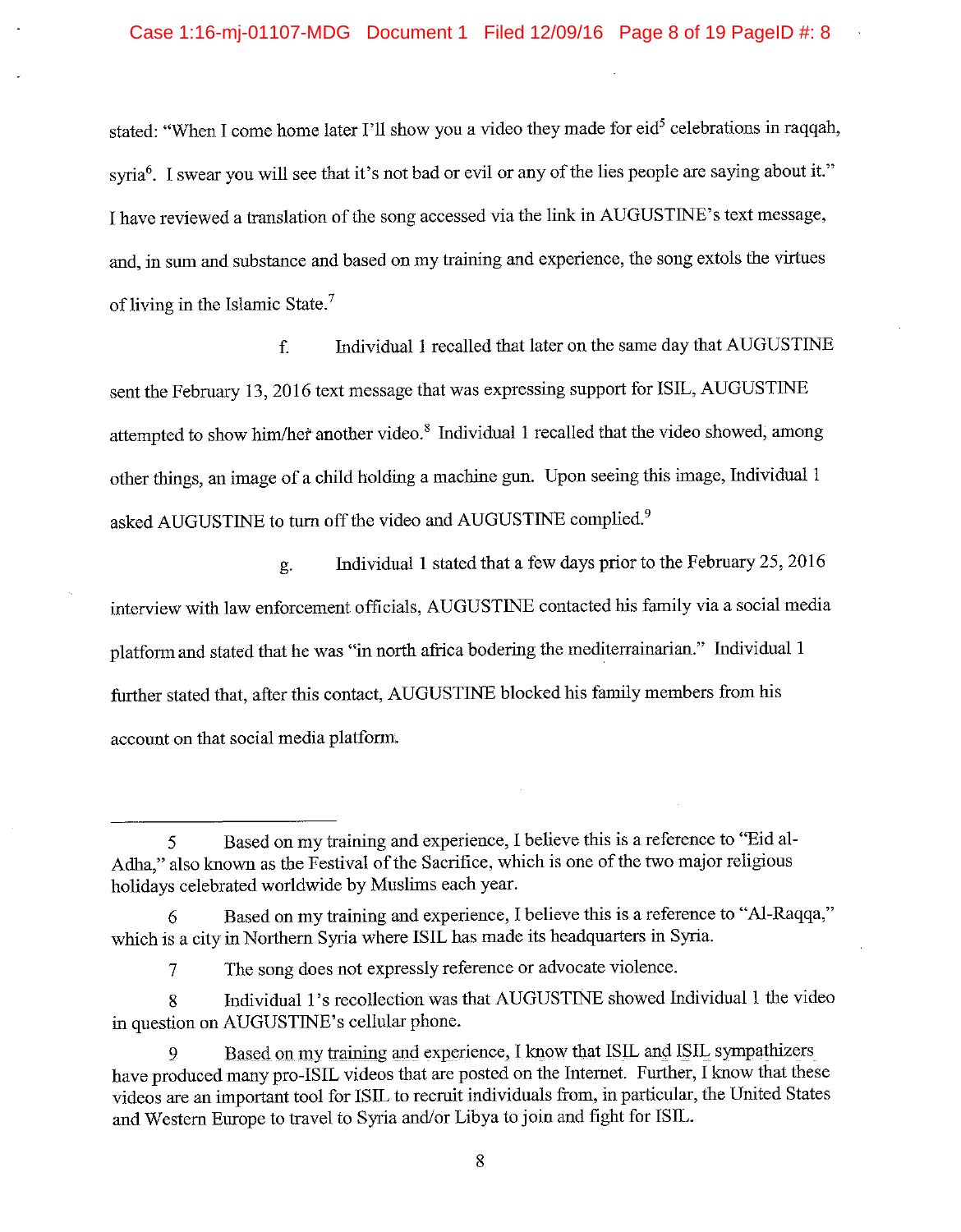17. During the interview with law enforcement, Individual 1 consented to a search of his/her cellular phone. Among other things, agents were able to locate text messages and emails between Individual 1 and AUGUSTINE. For example, investigators found on Individual 1's cellular phone an email from the email address "bernardaugustine6991" at  $(Q)$  a different email service provider ("Provider B") – which Individual 1 confirmed was, in fact, an email address used by AUGUSTINE-to Individual I that was sent on or about February 21, 2016, i.e., after AUGUSTINE arrived in Tunisia. In the email, AUGUSTINE wrote, among other things, the following:

> My purpose in life is to seek the ultimate justice. I see a lot of very wrong and truly evil things happening in this world, things you dont know about, im not mad or mentally ill. I really truly am on a path to fight for justice and ifl see unjustified where I'm going I promise I will fight that also. True justice. I can't ... sit in ignorance. There is no other meaning in life to me. There is two reasons why this is the best path in life for me. 1. When I die, if God accept me. We will all live in paradise forever. 2. Ifl pass on before you, you and [ name redacted] and [name redacted] will learn to see the injustice and because of you being able to see it you will be able to defend yourselves against it. I'm doing this so you [ name redacted] and [ name redacted] will learn how to protect yourselves from the manipulation of the masters of evil and their lies. ... The good people in this world bring balance and push back against evil. And give their lives freely in the process .. Today in this day and age I believe this is the right path.

Based on my training and experience and my participation in this investigation, I believe that, through this email, AUGUSTINE was attempting to explain and justify his decision to attempt to join, fight for, and potentially die while fighting for ISIL.

18. Further, the review of Individual 1 's cellular phone revealed numerous

text messages between AUGUSTINE and Individual 1, in addition to the text message quoted

and discussed above. In the weeks prior to his departure to Tunisia, AUGUSTINE increasingly

engaged Individual 1 in discussions about religious ideology and ISH. For example: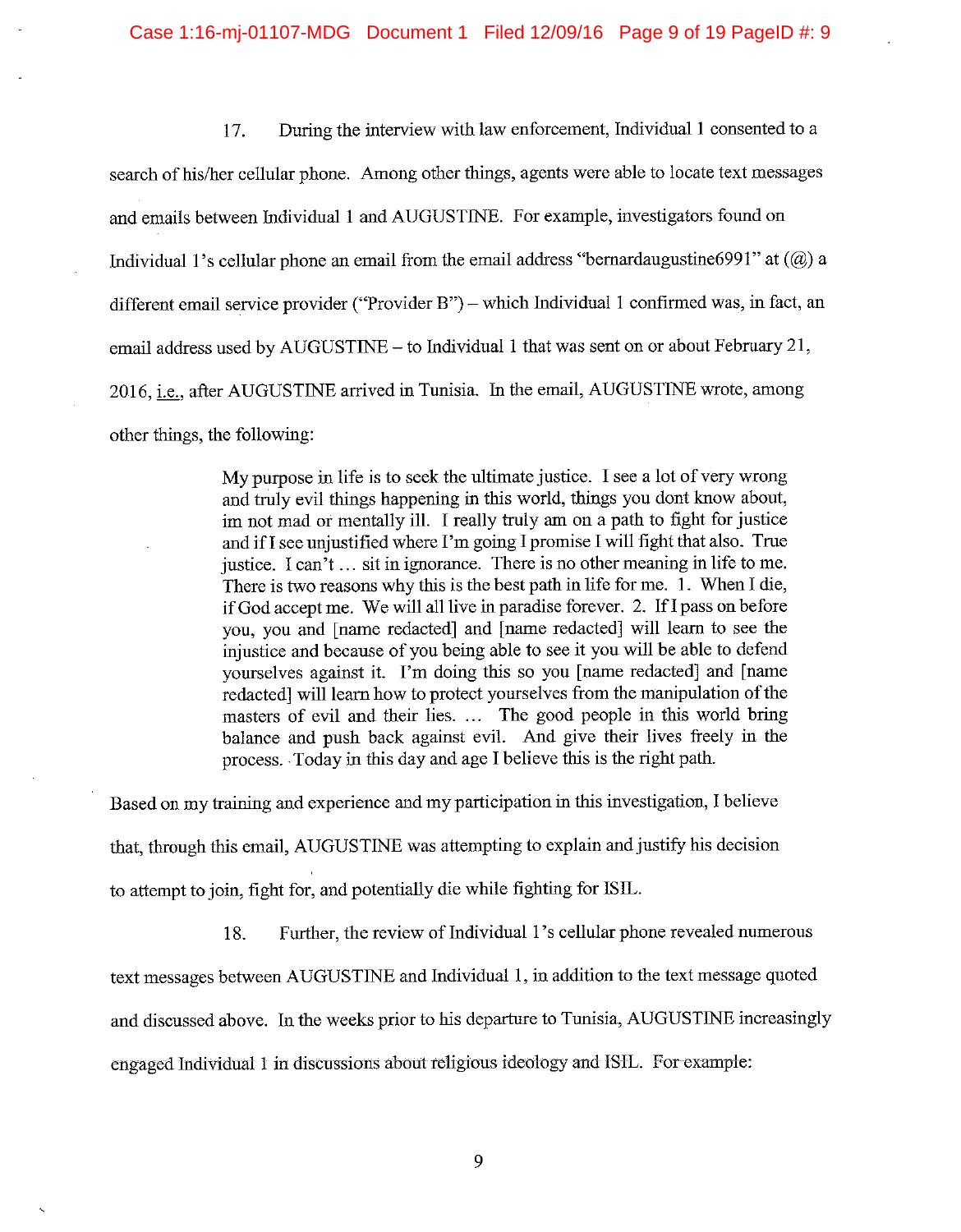a. On February 3, 2016, AUGUSTINE sent a series of text messages to Individual 1 discussing his new beliefs. AUGUSTINE concluded the series of texts by stating: "I found a proof. Now since I believe in god, then I have faith that God will fulfill a prophecy or promise."

b. On February 10, 2016, eight days before he traveled to Tunisia, AUGUSTINE sent a text message to Individual 1 stating: "If I ever get lucky enough to live in khilafah, <sup>10</sup> I'll burn my own passport lol. There's a lot you don't know about the justice of the sharia.<sup>11</sup> If Mabey you understood it you wouldn't want to live here either."

19. On or about February 26, 2016, law enforcement personnel interviewed Individual  $2^{12}$ , who identified himself/herself as AUGUSTINE's friend. Among other things, Individual 2 stated that, on one occasion in approximately January 2016, AUGUSTINE had mentioned to Individual 2 a desire to travel to Syria.

20. On March 16, 2016, law enforcement obtained this Court's authorization to conduct a search of AUGUSTINE's laptop computer. The laptop computer was located in the home shared by AUGUSTINE and Individual 1. Pursuant to that court-authorized search, investigators were able to review files and other data stored on the computer.

21. Among other items, agents found evidence that, in the months prior to his departure to Tunisia, AUGUSTINE had viewed numerous videos online that depicted ISIL leaders and fighters, including fighters engaged in acts of violence. For example, a review of the

11 Sharia is a system of Islamic religious law.

12 In order to protect his/her privacy, Individual 2 is referred to herein only by a pseudonym.

IO ISIL commonly uses the term "khilafa" to refer to their purported Islamic state, or caliphate.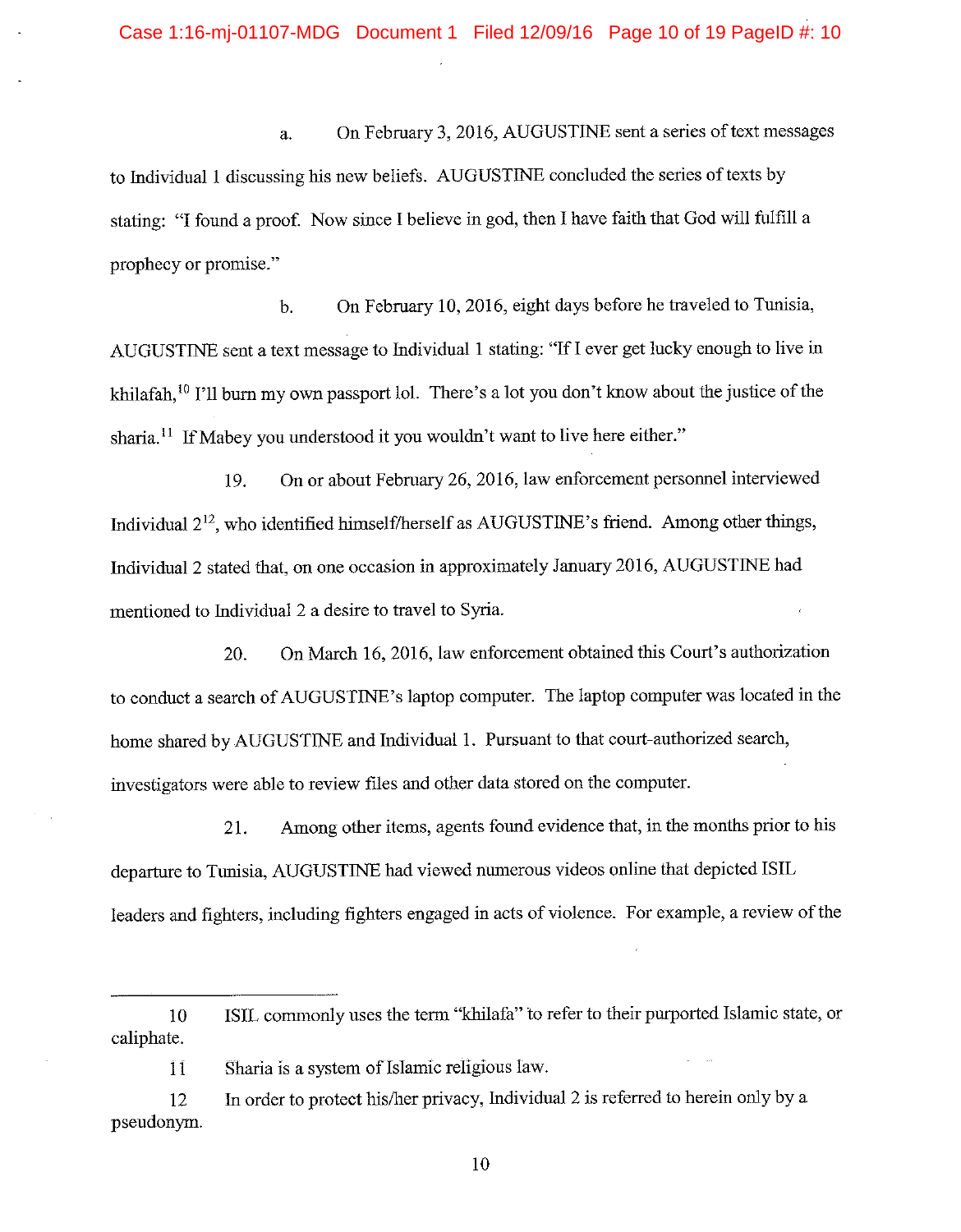materials indicates that AUGUSTINE viewed a well-known, !SIL-produced video that showed, among other things, the beheading of over 20 Ethiopian Christians who had been kidnapped in Libya.

22. In addition, there was evidence on AUGUSTINE's laptop that, during the same time period, AUGUSTINE had viewed videos of religious sermons by well-known figures who were public supporters of ISIL and/or of engaging in violent acts against Westerners. The figures in these videos included, among others, Usama Bin Laden, Anwar al-Awlaki, and other individuals who express support for ISIL.<sup>13</sup>

23. A review the laptop computer, as well as information obtained from, among others, Turkish Airlines and Individual 1, also revealed that AUGUSTINE used, among others, the following email accounts: "bernardaugustine6991" at(@) Provider A and "bernardaugustine 6991" at  $(Q)$  Provider B.

24. Records obtained from the company that operates Provider A revealed that "bernardaugustine6991" at  $(Q)$  Provider A was created on or about May 29, 2013 and was subscribed to "Bernard Augustine." Records obtained from the company that operates Provider B revealed that "bernardaugustine6991" at  $(Q)$  Provider B was similarly created on or about May 29, 2013 and was also subscribed to "Bernard Augustine."

25. IP login information obtained from the company that operates Provider A revealed that, in the weeks leading up to AUGUSTINE's departure from the United States, the

<sup>13</sup> There was also evidence on AUGUSTINE's laptop that, during the same time period, AUGUSTINE had viewed images and videos that depicted individuals who had engaged in mass shootings and killings in the United States. For example, AUGUSTINE viewed videos and images depicting, among others, Dzhokhar Tsarnaev (one of the Boston Marathon bombers), Abdul Azeez (who killed five U.S. service members in multiple shootings in and around Chattanooga, Tennessee), and Richard Matt ( convicted murderer who escaped from a New York prison).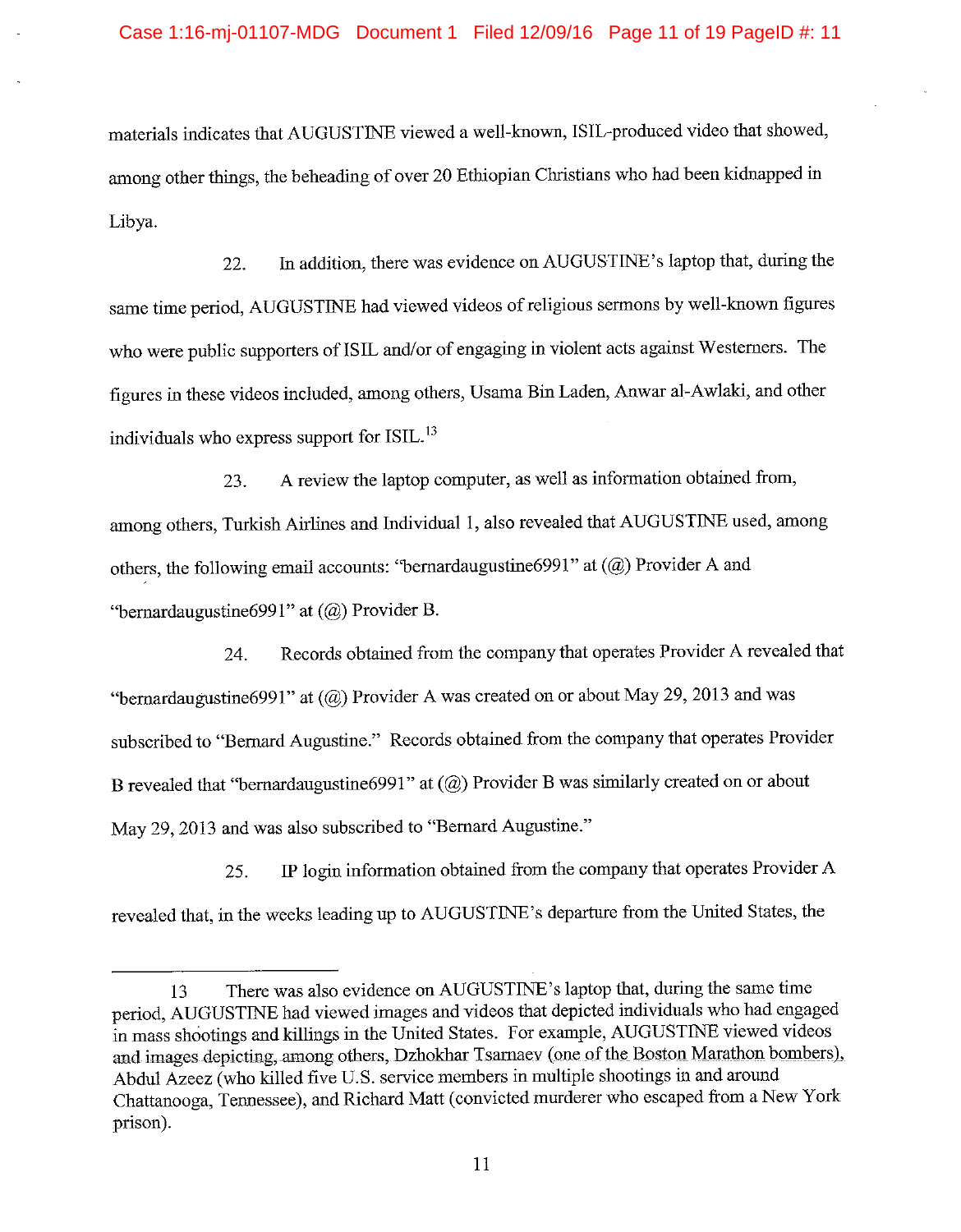"bernardaugustine6991" account was accessed most frequently from IP addresses assigned to a T-Mobile mobile phone. Based on information obtained during the investigation, I know that, prior to his departure from the United States, AUGUSTINE had a mobile phone account with T-Mobile. IP login information obtained from the company that operates Provider A also revealed that, on February 19, 2016, the "bernardaugustine6991" account was accessed on multiple occasions from an IP address located in Turkey.14 In addition, on February 20, 2016 and February 21, 2016, the "bernardaugustine6991" Provider A account was accessed on multiple occasions from an IP address located in Tunisia.

26. In addition, search history information associated with the "bernardaugustine6991" Provider A account, which was obtained from the company that operates Provider A, revealed that, in the weeks and months leading up to his departure from the United States, AUGUSTINE actively searched for information on, among other things, ISIL, how to join ISIL, radical jihadist propaganda, and firearms. For example:

a. On October 4, 2015, AUGUSTINE conducted multiple Internet searches for 'jihadi john." Based on my training and experience, I believe that AUGUSTINE was searching for an individual who was referred to on the Internet and in the media as "Jihadi John." This individual was a British ISIL spokesperson who was depicted in numerous, graphically-violent Internet videos ordering the murder of captives and personally participating in executions. ISIL publicly declared that "Jihadi John" was killed in Syria in November 2015.

b. On December 15, 2015, AUGUSTINE conducted an Internet search for "how to safely join isis." After conducting the search, AUGUSTINE clicked on one

<sup>14</sup> As further described below, these logins coincide with AUGUSTINE's travel itinerary, which included a connecting flight in Turkey to travel to Tunisia.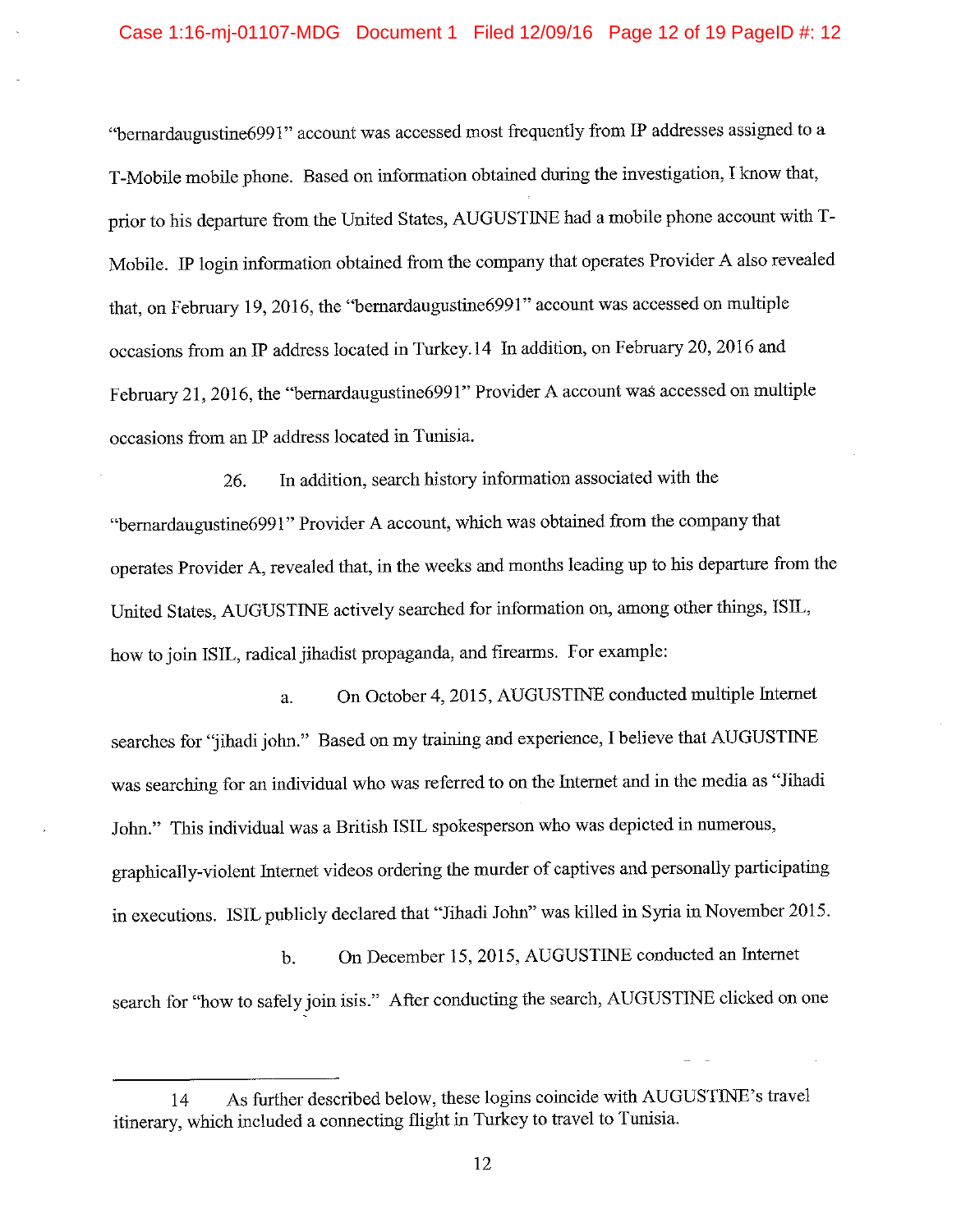of the search results, which was an Internet page entitled "How does a Westerner join ISIS? Is there a recruitment or application process?"

c. On December 28, 2015, AUGUSTINE conducted multiple Internet searches for firearms (including a Thompson machine gun) and visited a firearm retail website.

d. On December 30, 2015, AUGUSTINE conducted an Internet search for "main language in the islamic state."

e. On December 31, 2015, AUGUSTINE conducted an Internet search for "jihadology." Based on my training and experience, I know that the website "www.jihadology.net" is an Internet site that re-posts radical jihadist videos. After conducting the search, AUGUSTINE clicked on links which took him to a media section of the "www.jihadology.net" website.

f. On January 1, 2016, AUGUSTINE conducted an Internet search for "flames of war isis full video." Based on my training and experience, I know that "Flames of War" is a video produced by ISIL and distributed over the Internet that shows, among other things, fighting between ISIL fighters and the Syrian army. In addition, the video shows the execution of multiple individuals who appear to be soldiers in the Syrian army.

g. On January 3, 2016, AUGUSTINE conducted an Internet search for "Sanliurfa Province, Turkey." Sanliurfa is a province in Southern Turkey from which individuals travel into and out of Syria.

h. On January 3, 2016, AUGUSTINE conducted a map-related Internet search for directions to "Raqqa" and "Salah Al-Din." As noted above, Raqqa, Syria is an ISIL stronghold. Salah Al-Din is a province in Iraq where, in 2014, ISIL fighters were able to defeat Iraqi army forces and take control over multiple cities and towns.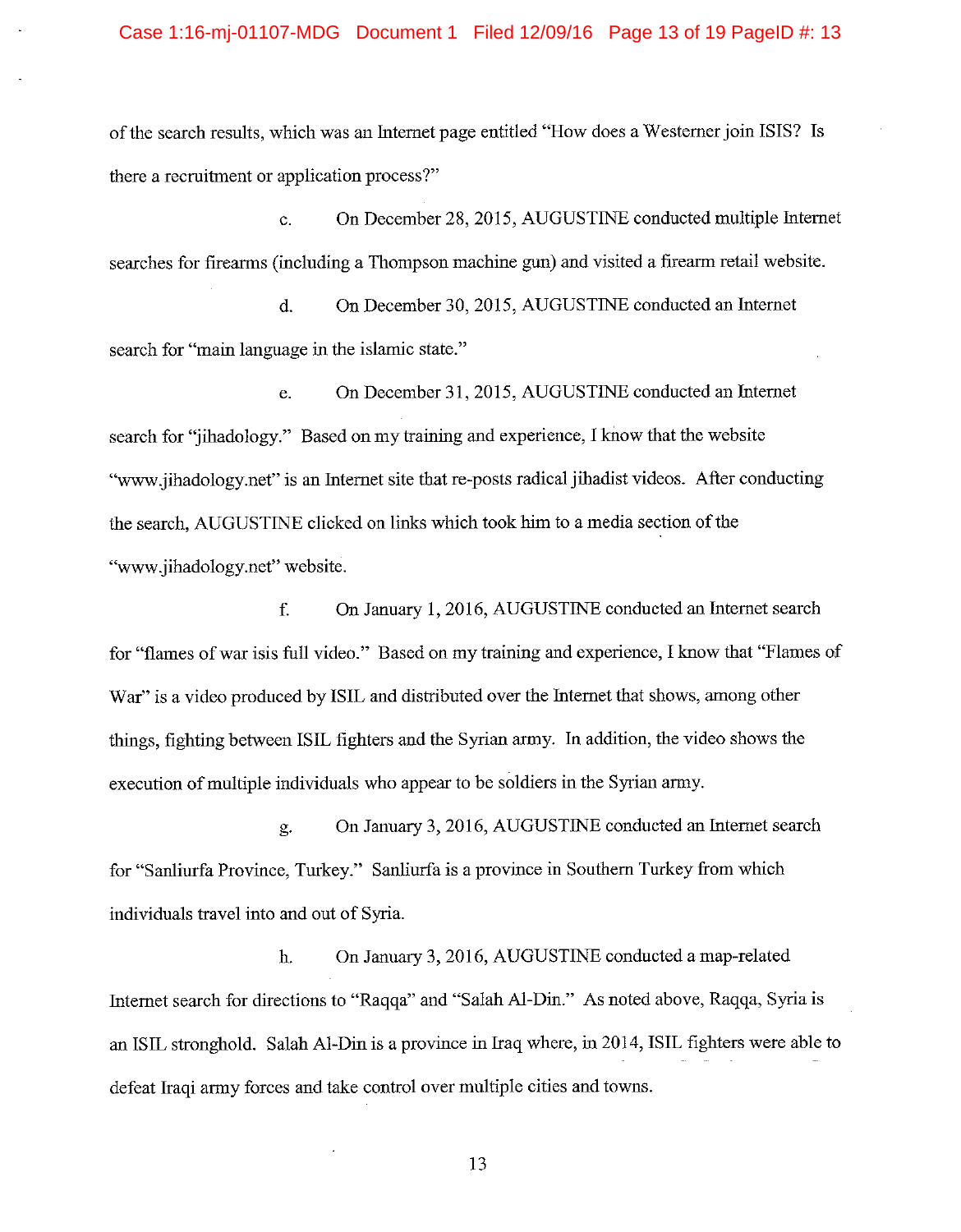1. On January 30, 2016, AUGUSTINE conducted an Internet search for "how long does it take to renew passport." Based on my training and experience, the Internet searches described above, the fact that AUGUSTINE initially bought a one-way ticket to Tunisia (via Turkey) rather than to Turkey as a final destination, and given that AUGUSTINE's passport was expiring in March 2016, I believe that Augustine initially sought to travel to Syria via Turkey for the purpose of joining ISIL, but ultimately decided to travel to Libya via Tunisia for the purpose of joining ISIL in Libya given different passport validity requirements for entering those countries. For example, my understanding is that, as of February 2016 when AUGUSTINE traveled overseas, Tunisia required a U.S. passport holder to possess a valid U.S. passport at the time of entry, whereas Turkey required that a U.S. passport holder have a valid U.S. passport at the time of entry that does not expire for at least six months after entry and AUGUSTINE's passport was due to expire the following month.

j. Between January 30, 2016 and February 9, 2016, AUGUSTINE conducted multiple Internet searches for various individuals associated with ISIL and other terrorist groups, including: Abu Musab al-Zarqawi (a former, now deceased, senior leader of AQI), Abu Bakr al-Baghdadi (the current leader of ISIL), Anwar al-Awlaki, Ayman al-Zawahiri (the current leader of al-Qaeda), and Usama Bin Laden.

27. Information obtained from the company that operates Provider A also revealed that AUGUSTINE maintained an account with a comment hosting service for websites and online communities ("Company A") – that is, a company that monitors and maintains the "comments" sections of various websites. Based on information obtained from emails sent to the "bernardaugustine6991" Provider A account, AUGUSTINE had an account with Company A and he utilized the username "@thelonedanger." Numerous IP address login records associated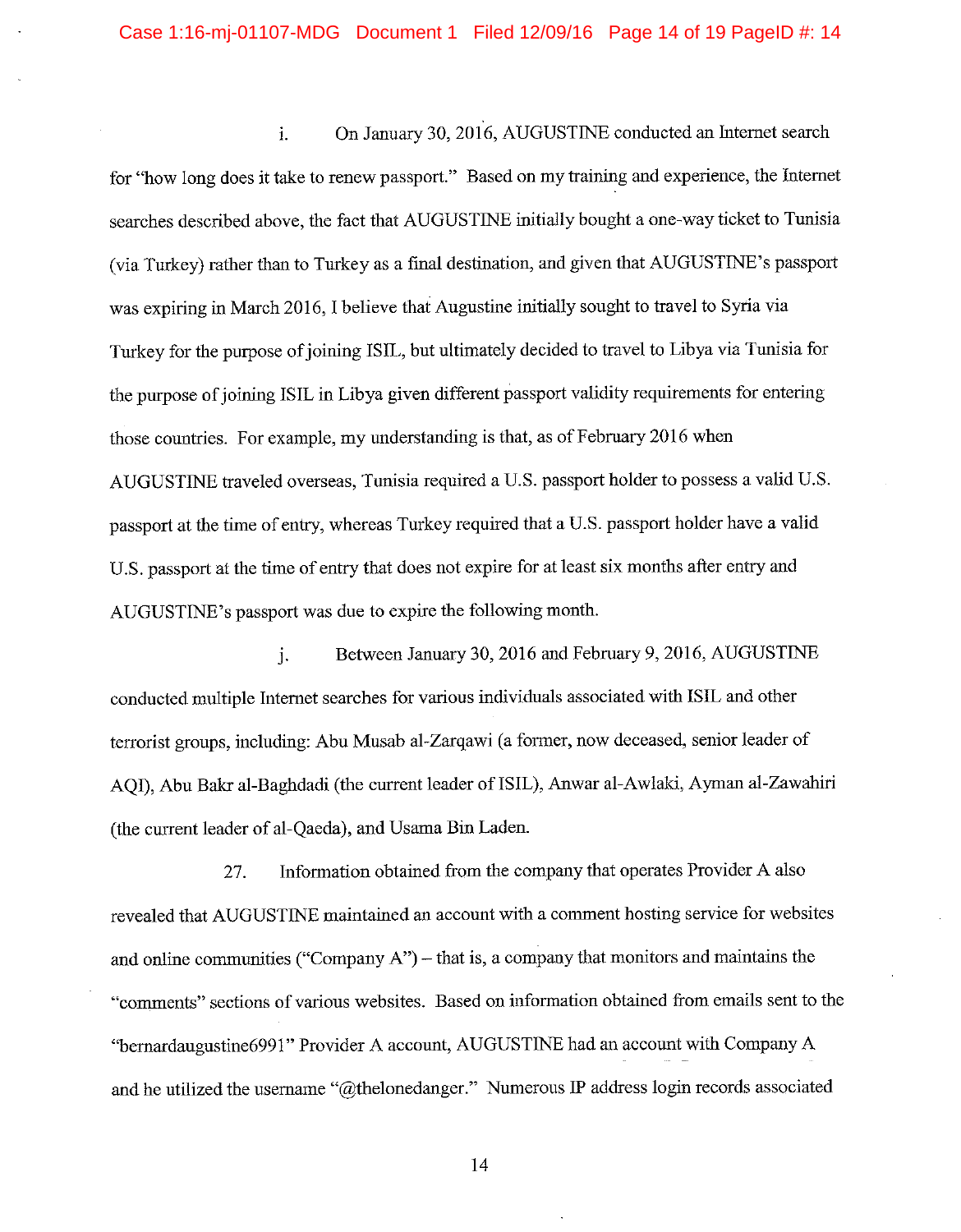with that usemame from May 2015 through February 2016 resolve to a T-Mobile mobile phone, many of which were also used to check the "bernardaugustine6991" Provider A account.

28. Information obtained from Company A further revealed that, in the weeks leading up to his travel from the United States, AUGUSTINE made numerous postings that were supportive of violent jihad and ISIL. For example:

a. In or about February 2016, 15 AUGUSTINE posted: "when I wrote allowed to live under shariah I did so Because if you don't want to follow the law of God you are free to fight the Muslims and then you won't be living at all."

b. In or about February 2016, AUGUSTINE posted: "And Islam only teaches good so you can be sure that it's the word of God. Some people say that their ideas on jihad are what makes it evil. But the Jihad is important because it defends the religion. ... These man made laws only lead to injustice and give power to the few who will oppress the weak. So that's why Jihad is important. And now I'm on a list somewhere."

c. In or about February 2016, AUGUSTINE posted: "True Islam can't be implemented without khilafah and khilafah can't be established and maintained except through the blood of the mujahedeen 16 [ one engaged in violent *(i.e.,* fighters) jihad] who practice the true belief based on quran and the sunnah of the prophet."

d. In or about February 2016,AUGUSTINE posted: "But the resistance will always be with the muslims. We refuse to live in the humiliation of dar AL kufr<sup>17</sup>

<sup>15</sup> The information obtained from Company A did not include the precise date of AUGUSTINE's posts.

<sup>16</sup> Mujahideen is the plural form of mujahid, which is the term forone engaged in jihad.

<sup>17</sup> Kufr is a pejorative term alluding to a person who rejects or does not believe in God, as often defined by ISIL. In this context, your affiant believes that AUGUSTINE's use of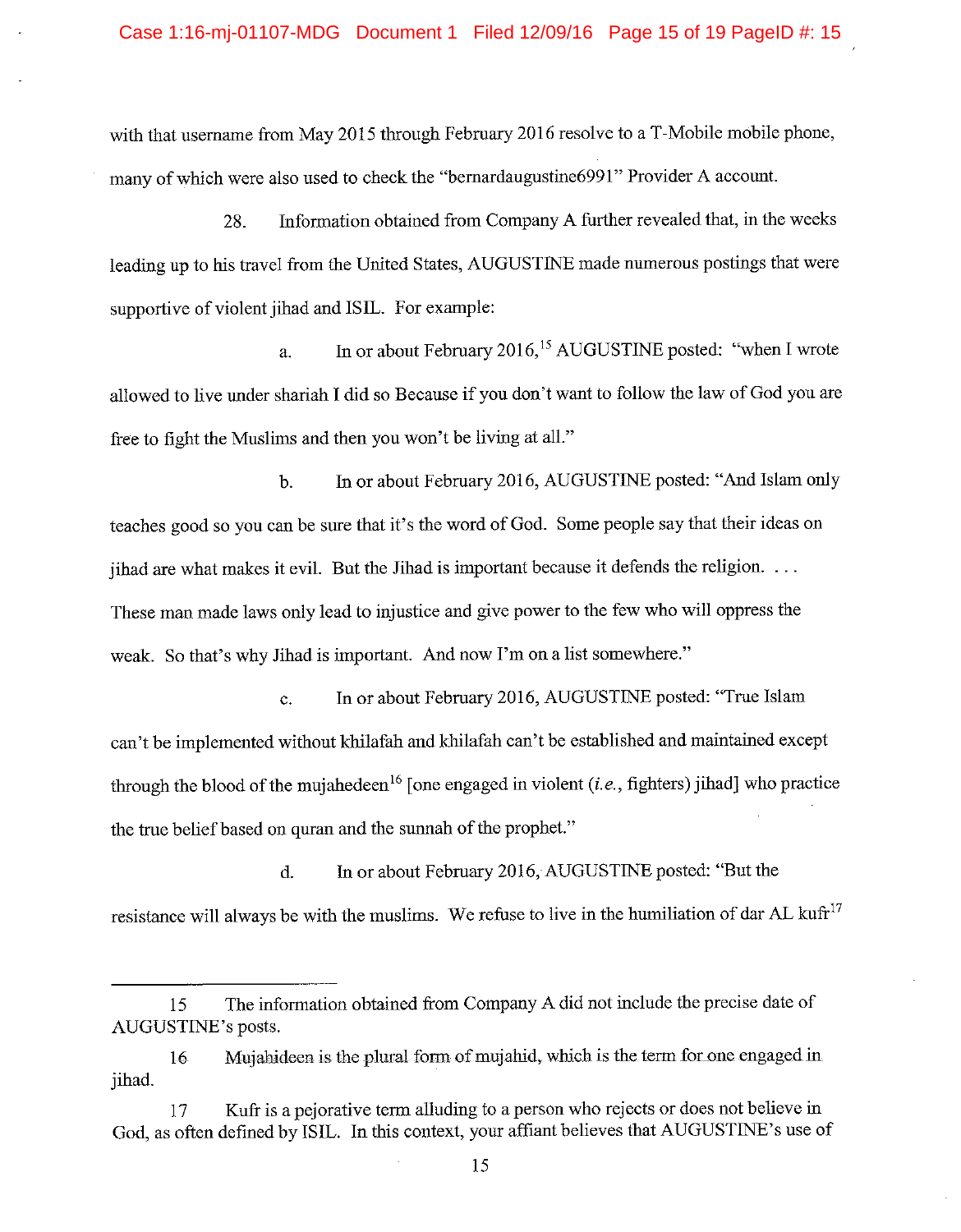(land of disbelief) and you can see the result of the Arab spring has given opportunity for the rise ofKhalifa18 and the taking back of all Muslims lands."

e. In or about February 2016, AUGUSTINE posted: "Islam will destroy the global banking elite and will bring justice to the entire world, because how can you fight those who do not live for worldly gain., how can you fight those who love death more than life. The whole world is against the Muslims and although they were a minority they couldn't be defeated in Afghanistan. And now they rose up to conquer Iraq and syria. And within a 100 year's it will be the [whole] world[.]"

f. In or about February 2016, AUGUSTINE posted: "Those 'Syrian refugges' are disgusting, not worthy to be called men and muslim. They are munafiqeen (hypocrites) They left the the country, abandoned their women, and ignored the call to the struggle for Khilifah. . .. The Muslims who leave the west, travel in the opposite direction of these 'refugees', answer the call for the struggle, and march until they are victorious or martyred are the true believers."

g. In or about February 2016, AUGUSTINE posted: "Most 'Islamic' countries are unjust and not ruled True to the Quran and Sunnah. The Khalifah is the right way . ... I did some wrong things and lost my peace. But I only wish to do good things so when I die I'll have peace in my last moments. That's my paradise."

h. In or about February 2016, AUGUSTINE posted:

Your government allowed these men into your countries and betrayed you because there is a war going on, between islam and the world. They would

the phrase "dar AL kufr" refers to the United States.

<sup>18</sup> Based on my training and experience, I believe that AUGUSTINE is making reference to the caliphate purportedly established by ISIL. On or about, July 5, 2014, in a rare public address within a mosque in Mosul, Iraq, Abu Bakr al-Baghdadi declared the Islamic State a caliphate and anointed himself the caliph (leader) of the organization.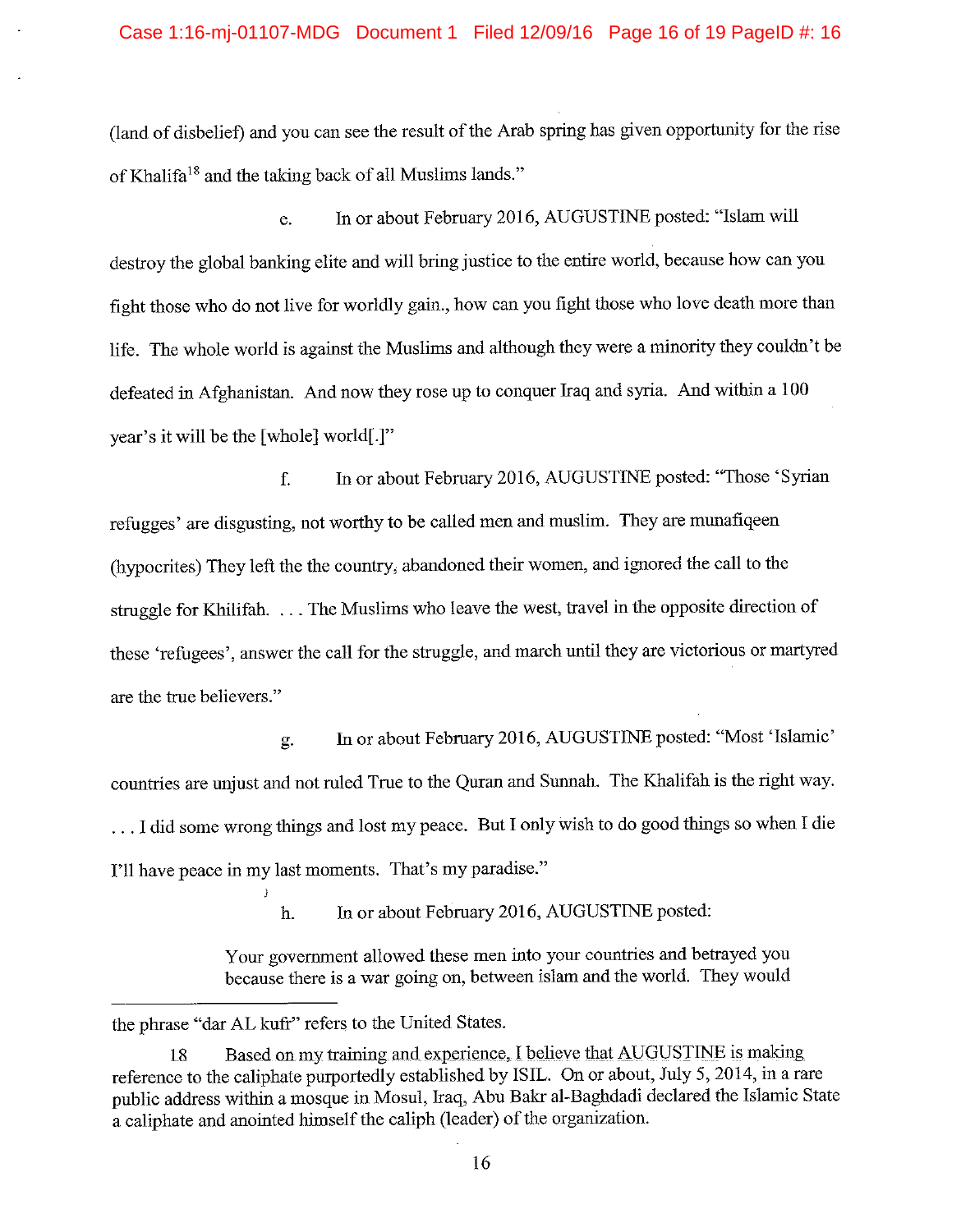rather these men terrorize you than to join the Islamic state and support the Islamic state. . .. Why would thousands of men go to sacrifice their lives in Iraq and syria? So they can be evil and kill and donwrong. What a joke. A lie by western media. . .. How else was the true Muslims of the Islamic state able to expand so quickly. Because of their fearlessness of men and their fear of god. They do not fear for their lives because it is their lives to fight and do what's right. '

1. In or about January 2016, AUGUSTINE posted: "The Islamic state

is the true Islam."

29. Information obtained from Individual I during the course of the investigation revealed that AUGUSTINE had a social media account with usemame "bemard.augustine.96." Records obtained from the provider of that account revealed that the social media account was created on or about February 19, 2016 - the day that AUGUSTINE arrived in Turkey on his way to Tunisia – and was subscribed to by "Bernard Augustine."

30. In addition, IP login information obtained from the provider of that social media account indicated that the account with usemame "bemard.augustine.96" was created from an IP address located in Turkey and that, on February 20, 2016 and February 21, 2016, the account was accessed from an IP address located in Tunisia.

31. Shortly after he departed the United States, AUGUSTINE sent a text message to a family member through this social media account and stated that the family member should not ask him any questions through this account, that he/she should not try to contact AUGUSTINE, that he/she should not talk to anyone who calls ( other than a few select family members) and that AUGUSTINE would message him/her after three days when AUGUSTINE "reach[es] where [he] is supposed to go."<sup>19</sup>

<sup>19</sup> In other statements that have been obtained during the course of this investigation, AUGUSTINE appears to make self-serving, false exculpatory statements. For example, in letters to Individual I, AUGUSTINE states, in sum and in substance, that he did not intend to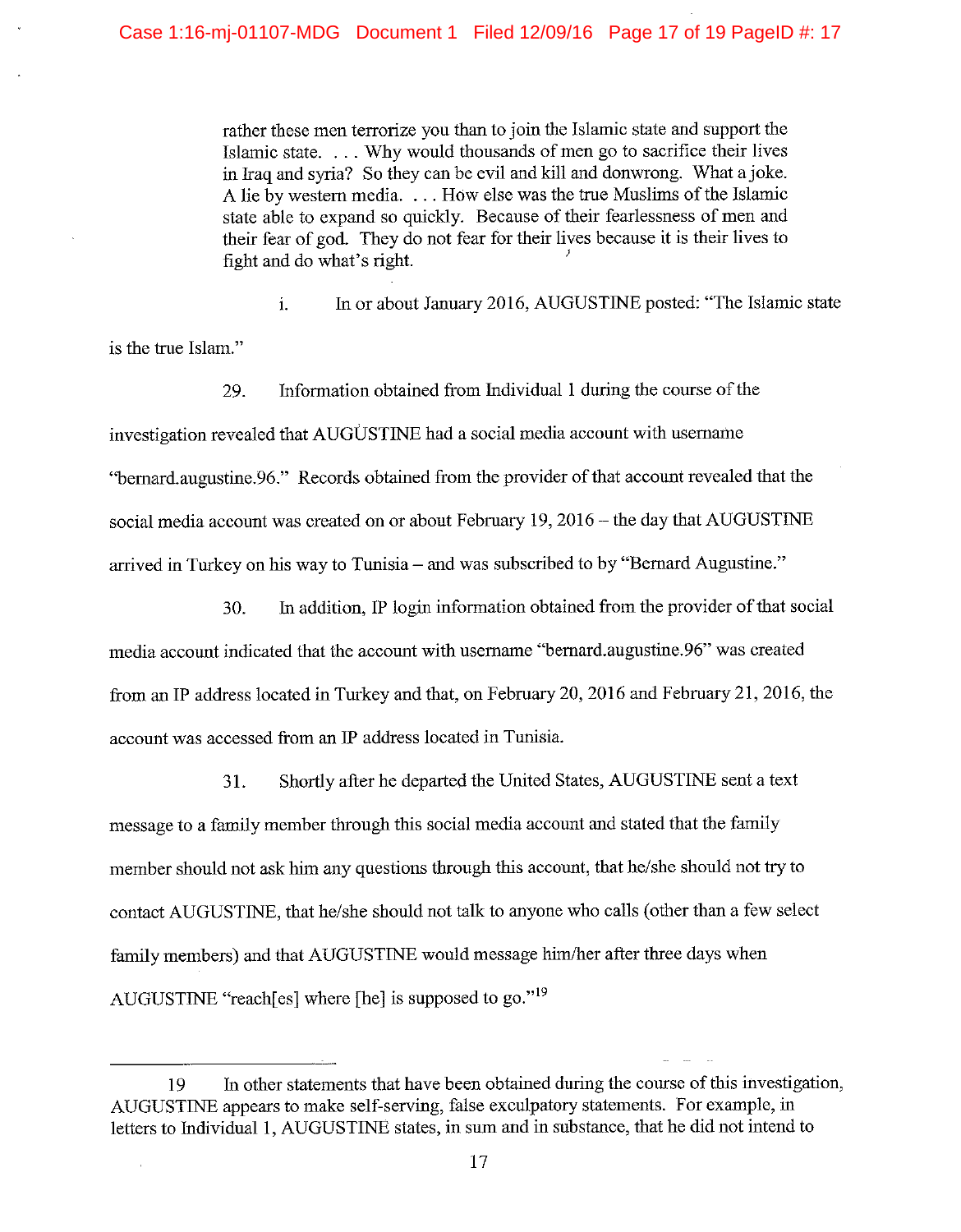32. It is respectfully requested that this Court issue and order sealing, until further order of the Court, all papers submitted in support of this application, including the application, the arrest warrant, and the complaint, with the exception that the complaint and arrest warrant are unsealed for the limited purpose of disclosing the existence of or disseminating the complaint and arrest warrant to relevant United States, foreign, or intergovernmental authorities, at the discretion of the United States and in connection with efforts to prosecute the defendant or to secure the defendant's arrest, extradition or expulsion, or as otherwise required for purposes of national security. I believe that sealing these documents is necessary because the government's investigation into AUGUSTINE and any potential co-conspirators is ongoing. Thus, the government seeks limited sealing of the complaint and arrest warrant to ensure that AUGUSTINE and any potential co-conspirators do not learn that a complaint has been filed and an arrest warrant has been issued, and to prevent them from destroying evidence, fleeing justice and avoiding arrest and prosecution.

join ISIL or, as stated in a February 21, 2016 social media message to an individual purportedly located in Tunisia, that he only intended to stay overseas for a short period of time. However, based on all of the evidence obtained during the course of this investigation, I believe that it was AUGUSTINE's true intention to travel to Tunisia and then to Libya to join and fight with ISIL.